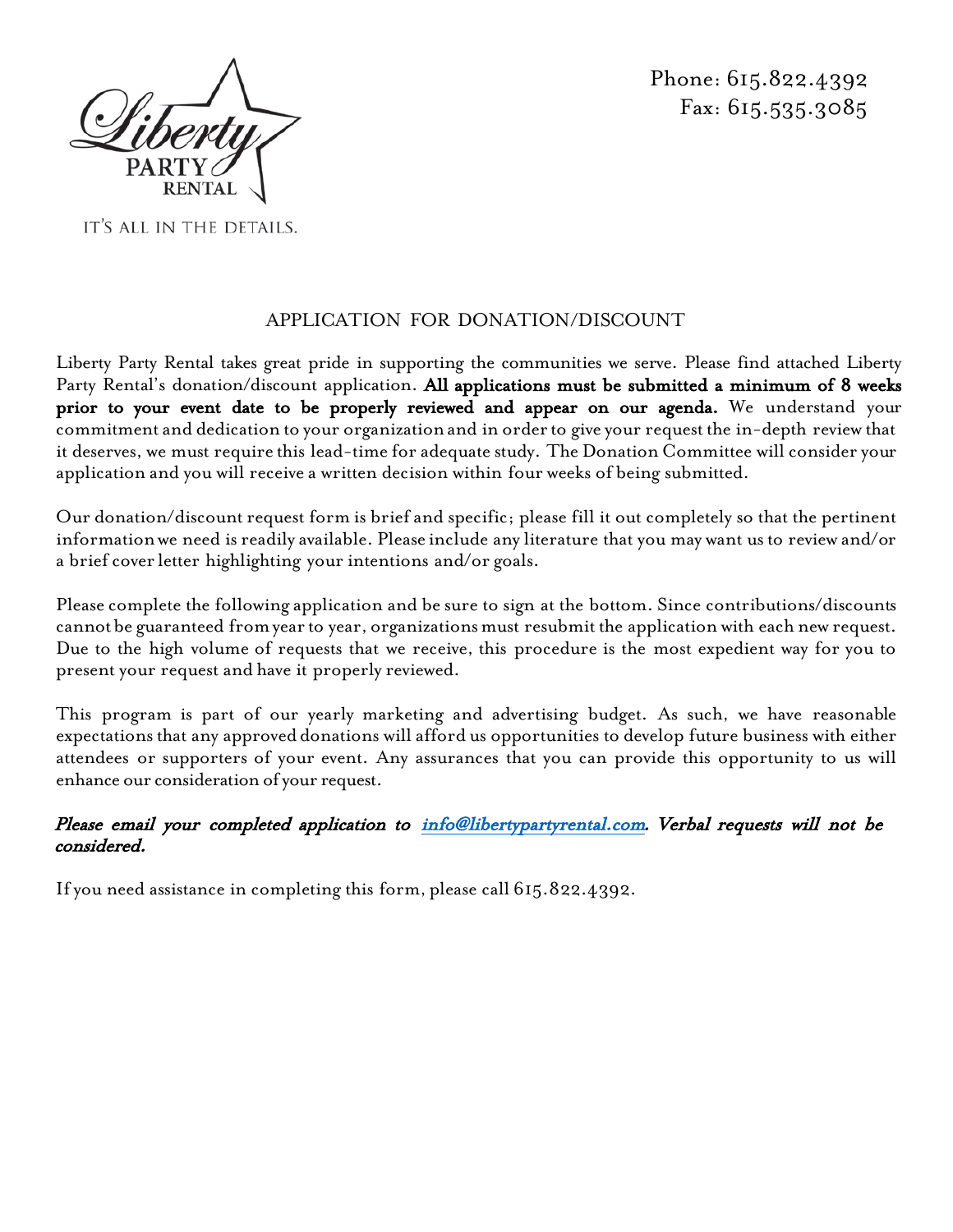

DONATION/DISCOUNT FORM

IT'S ALL IN THE DETAILS.

|                                                                                                               |  | <b>GENERAL INFORMATION</b>                                                                                           |                                                                                                                                                       |  |
|---------------------------------------------------------------------------------------------------------------|--|----------------------------------------------------------------------------------------------------------------------|-------------------------------------------------------------------------------------------------------------------------------------------------------|--|
|                                                                                                               |  |                                                                                                                      |                                                                                                                                                       |  |
|                                                                                                               |  |                                                                                                                      |                                                                                                                                                       |  |
|                                                                                                               |  |                                                                                                                      |                                                                                                                                                       |  |
|                                                                                                               |  |                                                                                                                      |                                                                                                                                                       |  |
|                                                                                                               |  |                                                                                                                      |                                                                                                                                                       |  |
|                                                                                                               |  | THE EVENT                                                                                                            |                                                                                                                                                       |  |
|                                                                                                               |  |                                                                                                                      |                                                                                                                                                       |  |
|                                                                                                               |  |                                                                                                                      | $Date(s):$ Time: Est. # of Attendees:                                                                                                                 |  |
|                                                                                                               |  |                                                                                                                      |                                                                                                                                                       |  |
| Annual Event? _______ Since What Year? ____________ Type of Event (i.e. dinner, festival, race): ____________ |  |                                                                                                                      |                                                                                                                                                       |  |
|                                                                                                               |  |                                                                                                                      |                                                                                                                                                       |  |
|                                                                                                               |  | <u> 1980 - Jan Samuel Barbara, martin da shekara 1980 - An tsara 1980 - An tsara 1980 - An tsara 1980 - An tsara</u> |                                                                                                                                                       |  |
|                                                                                                               |  |                                                                                                                      |                                                                                                                                                       |  |
| How do you intend to promote the Event?                                                                       |  |                                                                                                                      |                                                                                                                                                       |  |
|                                                                                                               |  |                                                                                                                      | <u> 1980 - Andrea San Andrea San Andrea San Andrea San Andrea San Andrea San Andrea San Andrea San Andrea San Andr</u>                                |  |
|                                                                                                               |  |                                                                                                                      | <u> 1990 - Jan Samuel Barbara, Amerikaansk politiker († 1908)</u><br>,我们也不会有什么。""我们的人,我们也不会有什么?""我们的人,我们也不会有什么?""我们的人,我们也不会有什么?""我们的人,我们也不会有什么?""我们的人 |  |
|                                                                                                               |  | <b>THE DONATION</b>                                                                                                  |                                                                                                                                                       |  |
|                                                                                                               |  |                                                                                                                      |                                                                                                                                                       |  |
| Quantities of rentals requesting? Please list specific styles below.                                          |  |                                                                                                                      |                                                                                                                                                       |  |
| Tables                                                                                                        |  |                                                                                                                      | Chairs Concession Items Linen                                                                                                                         |  |
| Classware <u>Classware</u> Flatware                                                                           |  | China                                                                                                                | Dance Floor                                                                                                                                           |  |
| Tents<br>Staging                                                                                              |  |                                                                                                                      |                                                                                                                                                       |  |
|                                                                                                               |  |                                                                                                                      |                                                                                                                                                       |  |
|                                                                                                               |  |                                                                                                                      |                                                                                                                                                       |  |
| Will Liberty Party Rental be promoted with the event if a donation or discount is provided? $\mathsf L$       |  |                                                                                                                      | $\Gamma$ Yes<br>No                                                                                                                                    |  |
| If yes, in what manner? _                                                                                     |  |                                                                                                                      |                                                                                                                                                       |  |
|                                                                                                               |  |                                                                                                                      |                                                                                                                                                       |  |
| Please list or attach sponsorship levels available for in-kind donations:                                     |  |                                                                                                                      |                                                                                                                                                       |  |
|                                                                                                               |  |                                                                                                                      |                                                                                                                                                       |  |
|                                                                                                               |  |                                                                                                                      |                                                                                                                                                       |  |
| Is the Liberty Party Rental logo needed? $\Box$ Yes $\Box$ No                                                 |  |                                                                                                                      |                                                                                                                                                       |  |
| Are any additional marketing materials needed from us?                                                        |  | $\Box$ Yes $\Box$                                                                                                    | $\ln$                                                                                                                                                 |  |